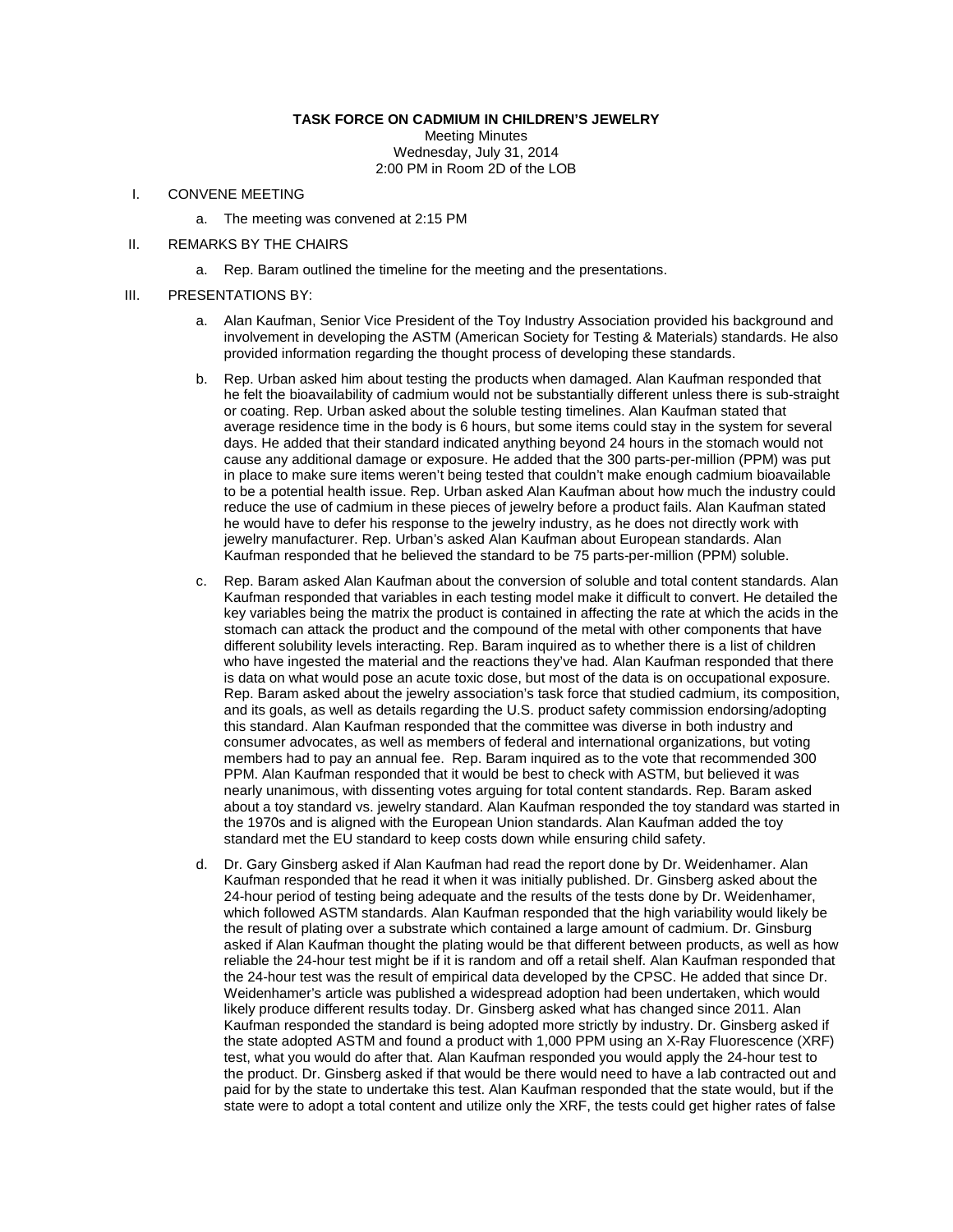positives. Dr. Ginsberg responded that the wet chemistry wouldn't mean an extraction test, but instead undertaking a solubility test a number of times at the expense of the state. Alan Kaufman responded that you would have to verify the XRF by doing a full digestion in concentrated acid, which would be a comparable cost. Alan Kaufman stated if there were no total content test, he would not rely on the results of XRF to determine whether something was passing or failing.

- e. Brent Cleaveland asked for further clarification about paint and surface coating cadmium content standards. Alan Kaufman responded that it is the same as what was used in the toy standard.
- f. Rep. Louis Esposito asked about any difference in stomach acid between children and adults. Alan Kaufman responded that he is not aware of any substantial differences between the types of stomach acid. Rep. Esposito asked if there was cadmium in the toys that were tested. Alan Kaufman responded that at one time there were cadmium pigments in plastics, but the industry has moved away from cadmium. Rep. Esposito asked if any toys that have metal in them or metal parts. Alan Kaufman responded toys would have a form of steel, nickel, or die cast as zinc and aluminum alloy. Rep. Esposito asked if the test takes into account the flushing of the digestive system. Alan Kaufman responded that it could, but believes it would reduce the absorption rate, as it would dilute the stomach acid. The test they engage in would be the worst case scenario of an empty stomach, with the first hour agitating the item. Alan Kaufman stated in the 24-hour test it assumes that items have moved system with an average residence time of six hours.
- g. Sen. Witkos asked about the effect a combination of chemicals would have on cadmium and testing products. Alan Kaufman responded that there can be some interference, although cadmium is not terribly subject to it. He further explained tests that can be done between elements and wet chemistry. Sen. Witkos asked when Alan Kaufman recommend those test should be done. Alan Kaufman responded when it breaks the 300 PPM with an XRF test that you would go for a soluble test.
- h. Rep. Urban introduced Dr. Jeffrey Weidenhamer. Dr. Weidenhamer provided an overview of his work testing children's products, and then went into discussion about his more recent research regarding cadmium and the ASTM standards.
- i. Rep. Urban asked about the necessity of cadmium in jewelry products. Dr. Weidenhamer stated he did not feel it was essential, but depends on the source material for the jewelry and whether it is in solders. Rep. Urban asked about alternatives to cadmium. Dr. Weidenhamer noted zinc and copper, but noted the use of cadmium makes products shinier and more malleable.
- j. Rep. Baram asked about the importance of content levels in a product, assuming the likelihood any product with wear and tear would have higher migration rates for any chemicals in the product. Dr. Weidenhamer responded that if standards test for levels of exposure to items like cadmium, but do not test products after wear and tear, then the content level is important. Rep. Baram asked for further clarification whether leeching levels occur at a similar rate if two products with different levels of cadmium are given identical levels of damage. Dr. Weidenhamer replied that he has seen that the content level does matter, particularly for cadmium. He went on to explain how the blend of different metals or alloys can also affect the leeching levels, and that having a threshold of cadmium before it is blended with other alloys is needed to protect against health issues in children. Rep. Baram asked for Dr. Weidenhamer's opinion on the ASTM's decision on the industry standard. Dr. Weidenhamer responded that while he could not make a direct opinion on which number is ideal, the inherent issue is that the ASTM does not factor products that experience wear and tear over time, as well as proof the industry/ASTM standards are being adopted in the marketplace.
- k. Rep. Urban asked for clarification on the purpose of his study, the lack of products with wear/tear, and the duration of jewelry in a child's digestive system. Dr. Weidenhamer responded that the wear and tear is a very clear concern for children's health.
- l. Dr. Ginsberg asked for clarification regarding the ASTM standard and the impact of his study on risk. Dr. Weidenhamer responded that the jewelry he studied would have had the ability to pass the ASTM standard but still have substantially higher levels after being damaged. Dr. Ginsberg asked why there was so much variability in the data. Dr. Weidenhamer responded the biggest factor towards the variability is the content of other alloy metals such as zinc in the piece of jewelry along with cadmium. He added that it becomes difficult on a regulation basis to set a standard on how much cadmium can be in a product based on other alloys blended in with it to reduce overall health risks. Dr. Ginsberg asked Dr. Weidenhamer how many times we would have to run the ASTM test a product to be confident in a pass/fail result. Dr. Weidenhamer responded that it depends on the